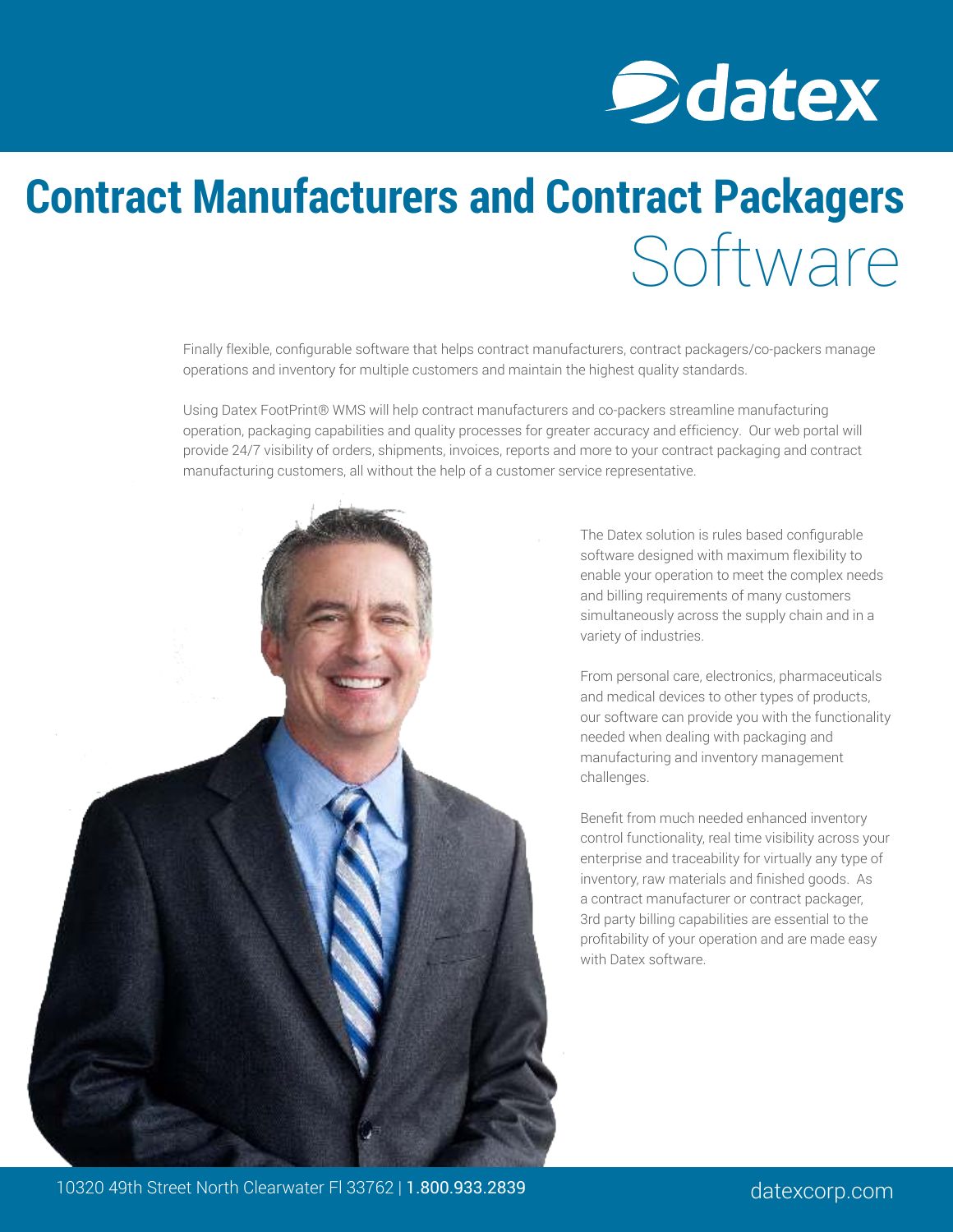Manage multiple customer requirements simultaneously



## **Manufacturing, Operations and Inventory Management Functionality:**

- Facilitate inventory control for raw materials and finished goods Provide multi-level Bill of Materials Specifies production lines Enables batch scalability Tracks & balances raw materials & inventory during production Creates production orders Executes material transformation (from SKU to SKU, for example), ideal for packaging changes Automatic advancement of expiration date based on time out of optimal storage conditions (such as refrigeration) Link equipment to product type Executes kitting and assemble as well as dekitting Optimize inventory management processes Schedule, manage, monitor and track production and inventory Provide bidirectional tracking of: o Lot o Expiration date o Serial number Execute product recalls Aid in facilitating regulatory compliance Streamline operational processes Improve data capture and provide real time visibility across the enterprise Kitting and assembly Comprehensive audit trail EDI and system integration available Document and file storage within the system
	- For medical device and pharmaceutical contract packaging and manufacturing, validation services can be provided

### **Quality Assurance Features:**



Automate quality assurance/quality control processes for strict adherence

- Execute holds, quarantines, inspections
- Schedule quality assurance processes such as testing, visual inspection, etc.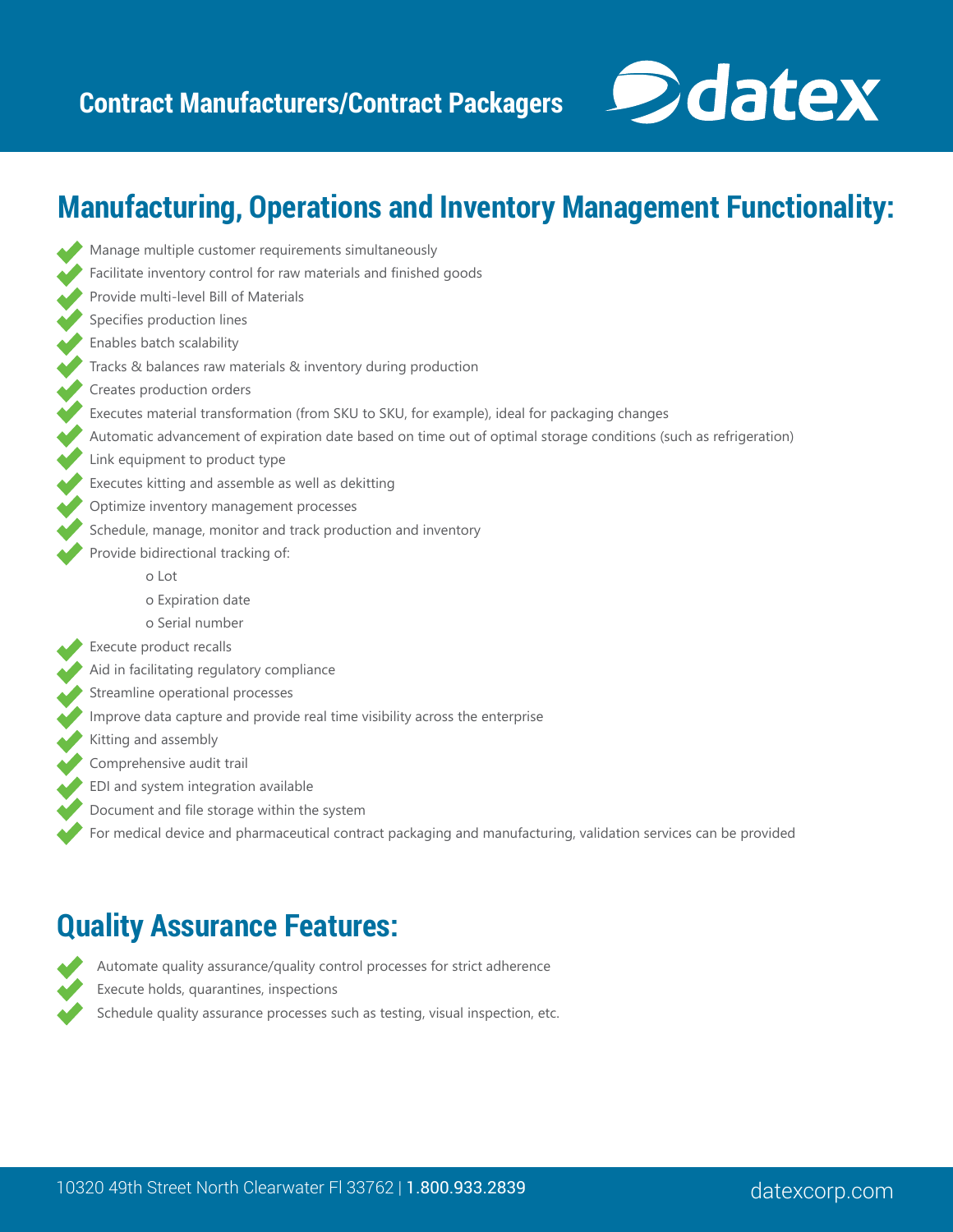### **Contract Manufacturers/Contract Packagers**



## **Key Points**

Customizable out-of-the-box portal Automated customizable billing no matter the contract terms Capture & bill for all the value-added services you perform Easy 3rd party billing set-up wizard Real time data capture of critical data

## **Benefits**

Helps facilitate subcontractor, supplier & vendor management Provides visibility to and enables collaboration with customers, suppliers & vendors Helps ensure more accurate, efficient operational processes Helps facilitate regulatory compliance Helps reduce waste by tracking aging inventory & materials Helps improve speed to market Empowers you to have greater control over your operation Eliminates the need for error-prone paper-based records and manual processes

## **Reporting & Dashboards: Measure Performance and Monitor Profitability**

Over 75 out-of-the-box reports are ready and waiting. Want a customized report? Use our configurable ad hoc reporting with drill down capabilities to get a true picture of your operations and ask Datex to do this for you. Creating and using KPI dashboards provides your team with easy visualization tools to better understand factors that affect your profitability.